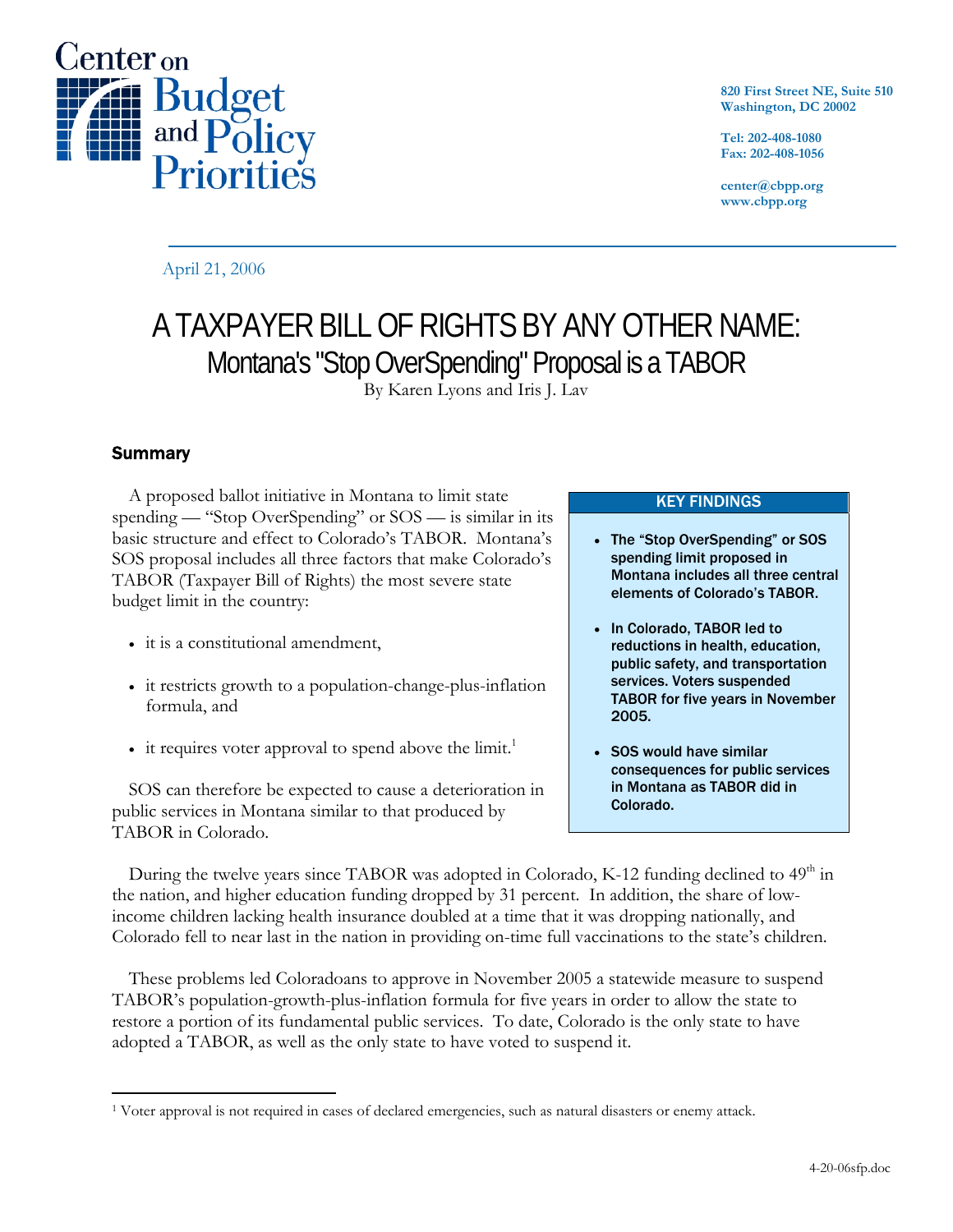Proponents of SOS claim that their proposal has been designed to avoid the problems TABOR brought to Colorado. However, the differences between the two proposals are minor and at best, will only slightly mitigate the deleterious effects of such a strict limit. SOS would negatively affect the public services upon which Montanans depend, such as health care, education, and public safety, just as TABOR did in Colorado.

### What Makes TABOR So Unique

 TABOR is a very specific type of tax and expenditure limit; in fact, Colorado is the *only* state in the nation with a TABOR. While 28 other states have tax and expenditure limits, none of their limits have the combination of the three core elements that set TABOR apart and render it the most rigid limit in the country.

- Colorado's TABOR is *in the state constitution*. If a limit in the constitution is found to be flawed or harmful to the state, it can be changed only by waging a costly statewide campaign on the ballot.
- Colorado's TABOR limits the growth of public services to a *population- growth- plus- inflation formula*. This formula virtually guarantees that state services will have to be cut every year because inflation and general population growth do not adequately measure the increase in the cost of what the state buys, including health care, education, and services to the growing elderly population and populations with special needs.
- Colorado's TABOR *requires a vote of the people to override its limit* temporarily in response to unusual circumstance. This cumbersome process greatly limits the flexibility of the governor and legislature to adapt to changing fiscal circumstances and priorities of the citizens of the state. It too can prove very costly. For example, over \$10 million was spent by the proponents and opponents of the successful effort to temporarily override TABOR in Colorado.

 Any proposed spending limit that includes these three elements is a TABOR because it will impair the ability of a state to provide an adequate level of services to its residents. Other characteristics, such as how excess revenue is handled, what happens to the limit during a downturn and the portion of the budget covered by the limit are of lesser importance than the three key dimensions described above.

#### The Consequences of TABOR

A growing body of evidence shows that TABOR contributed to a deterioration in the availability and quality of nearly all major public services in Colorado. Colorado voters recently chose to suspend TABOR for five years, in part to restore some of the service cuts it induced. The Colorado experience has serious implications for the residents of Montana because SOS would likely lead to similar outcomes in Montana.<sup>2</sup>

 $\overline{a}$ 

<sup>2</sup> For a more detailed analysis of the problems experienced in Colorado under TABOR, please see David Bradley and Karen Lyons, "A Formula for Decline: Lessons from Colorado for States Considering TABOR," Center on Budget and Policy Priorities, October 2005. Available at: http://www.cbpp.org/10-19-05sfp.htm.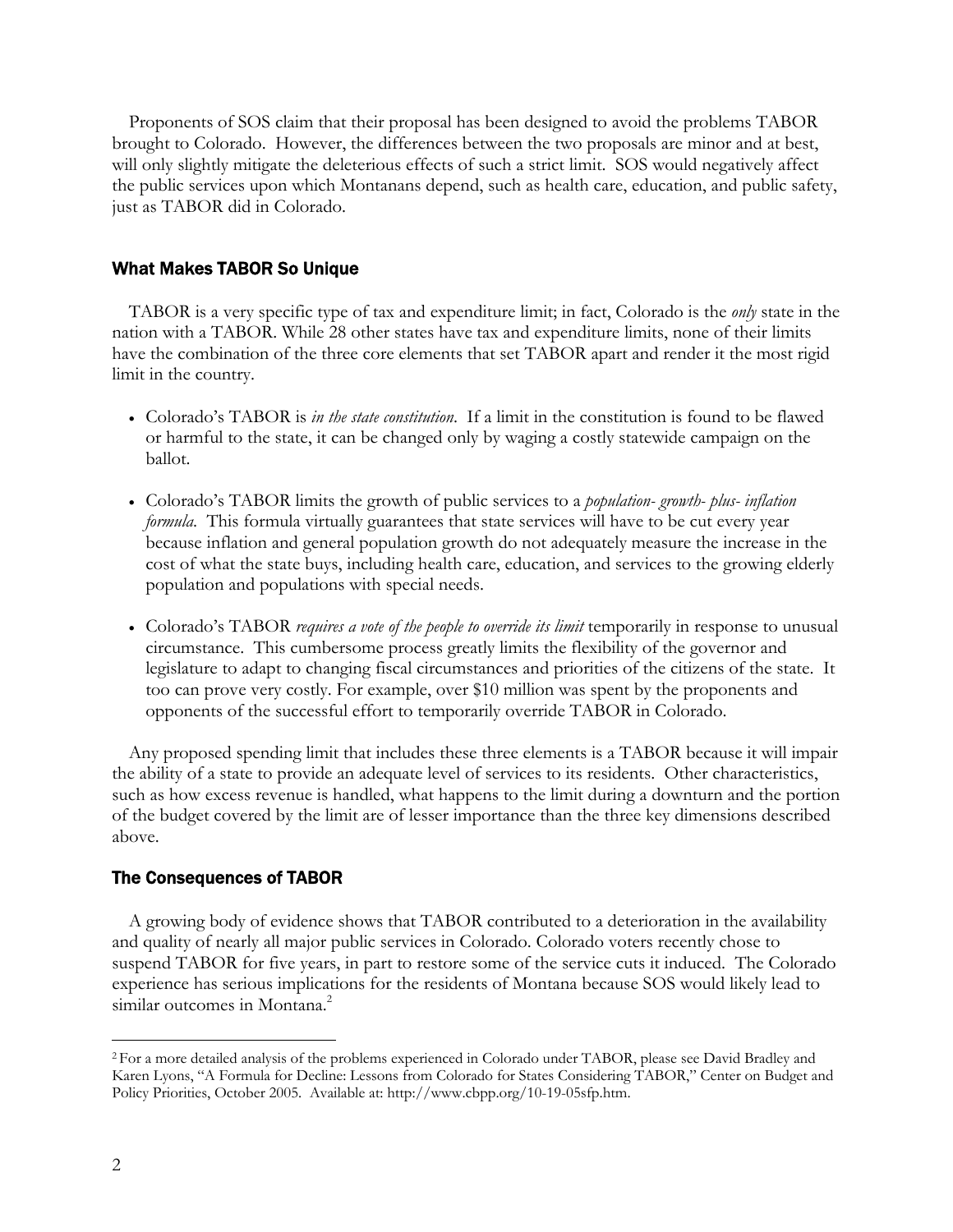- **Since its enactment in 1992, TABOR has contributed to declines in Colorado K-12 education funding.** Under TABOR, Colorado declined from  $35<sup>th</sup>$  to  $49<sup>th</sup>$  in the nation in K-12 spending as a percentage of personal income. Colorado's average per-pupil funding fell by more than \$400 relative to the national average.
- **TABOR has played a major role in the significant cuts made in higher education funding.** Under TABOR, higher education funding per resident student dropped by 31 percent after adjusting for inflation. As a result, tuitions have risen. In the last four years, system-wide resident tuition increased by 21 percent after adjustment for inflation.
- **TABOR has led to drops in funding for public health programs.** Under TABOR, Colorado declined from  $23<sup>rd</sup>$  to  $48<sup>th</sup>$  in the nation in the percentage of pregnant women receiving adequate access to prenatal care. Colorado also plummeted from  $24<sup>th</sup>$  to  $50<sup>th</sup>$  in the nation in the share of children receiving their full vaccinations. Only by investing additional funds in immunization programs was Colorado able to improve its ranking to  $43<sup>rd</sup>$  in 2004.
- **TABOR has hindered Colorado's ability to address the lack of medical insurance coverage for many children and adults in the state.** Under TABOR, the share of lowincome children lacking health insurance doubled in Colorado, even as it fell in the nation as a whole. Colorado now ranks *last* among the 50 states on this measure. TABOR has also affected healthcare for adults: Colorado dropped from  $20<sup>th</sup>$  to  $48<sup>th</sup>$  for the percentage of lowincome non-elderly adults covered under health insurance.

# SOS and TABOR Share the Same Heart: the Flawed Population-Growth-Plus-Inflation Formula

 TABOR's central flaw is its population-growth-plus-inflation formula. This formula is not a "soft cap," nor does it allow state services to grow at a "reasonable rate" as SOS proponents claim.<sup>3</sup> A population-growth-plus-inflation formula would not allow the state to maintain year after year the same level of programs and services it now provides. Instead it would shrink public services over time and hinder the state's ability to provide its citizens with the quality of life and services they need and demand.<sup>4</sup>

# Population

 The first part of the population-growth-plus-inflation formula is the change in overall population growth. Overall population growth, however, is not a good proxy for the change in the populations served by public services. The segments of the population that states serve tend to grow more rapidly than the overall population used in the formula. An example is senior citizens. According to the U.S. Census Bureau, Montana's total population is projected to increase by 16 percent from

 $\overline{a}$ 

<sup>3</sup> Sources: "Should Montana limit government spending?," Editorial by Sen. Balyeat, The Billings Outpost, March 23, 2006; Rep. Mendenhall quoted in "Analyst rips spending cap proposal," Helena Independent Record, March 7, 2006. 4 For a more detailed analysis of the problems with the population-growth-plus-inflation formula, please see David Bradley, Nick Johnson and Iris Lav, "The Flawed "Population Plus Inflation" Formula: Why TABOR's Growth Formula Doesn't Work," Center on Budget and Policy Priorities, January 2005. Available at http://www.cbpp.org/1- 13-05sfp3.htm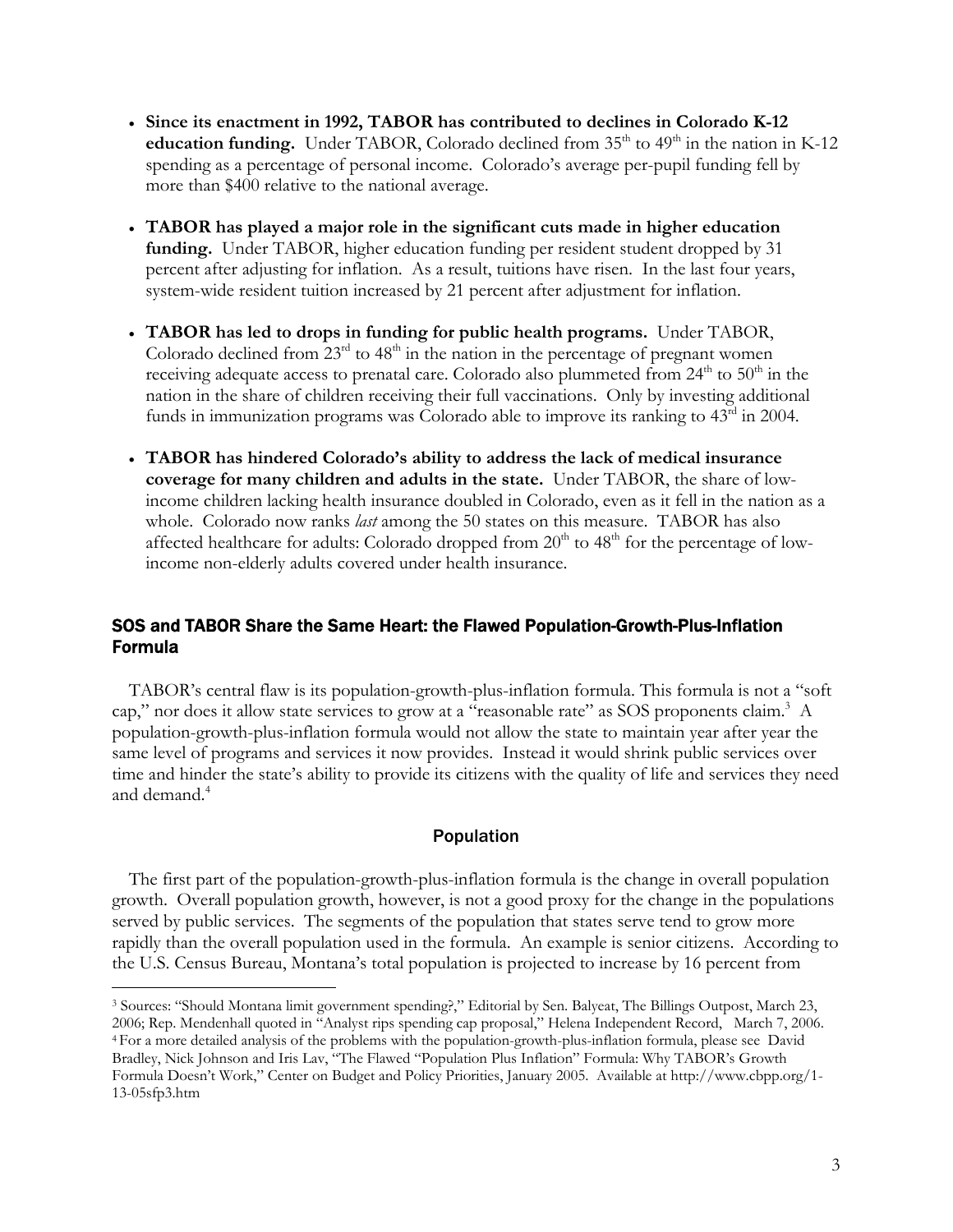

2000 to 2030, while Montana's population aged 65 and older is projected to more than double from 2000 to 2030.<sup>5</sup> As Montana's elderly population begins to increase, so will the cost of providing them the current level of health care and other types of services. The allowable state spending limit, however, would prevent health care and other services from growing with need because it would be calculated using the much slower growing total population. Services to the elderly could be maintained only if Montana residents were willing to make sharp cuts in other areas of the state budget, such as education or public safety.

## Inflation

The second part of the formula — inflation — also does not accurately measure the change in the cost of providing public services. The measure of inflation in the Montana TABOR initiative is the nationwide "Consumer Price Index-All Urban Consumers (CPI-U)," which is calculated by the U.S. Bureau of Labor Statistics. The CPI-U measures the change in the total cost of a "market basket" of goods and services purchased by a typical urban consumer. Since a typical urban consumer spends a majority of his or her income on housing, transportation, and food and beverages, those items are the primary drivers of the CPI-U. By contrast, the state of Montana spends its revenue primarily on education, health care, and corrections. In short, the market baskets of spending are entirely different.

-

<sup>5</sup> U.S. Census Bureau, State Interim Population Projections by Age and Sex: 2000-2030, Table 4. Available at http://www.census.gov/population/projections/PressTab4.xls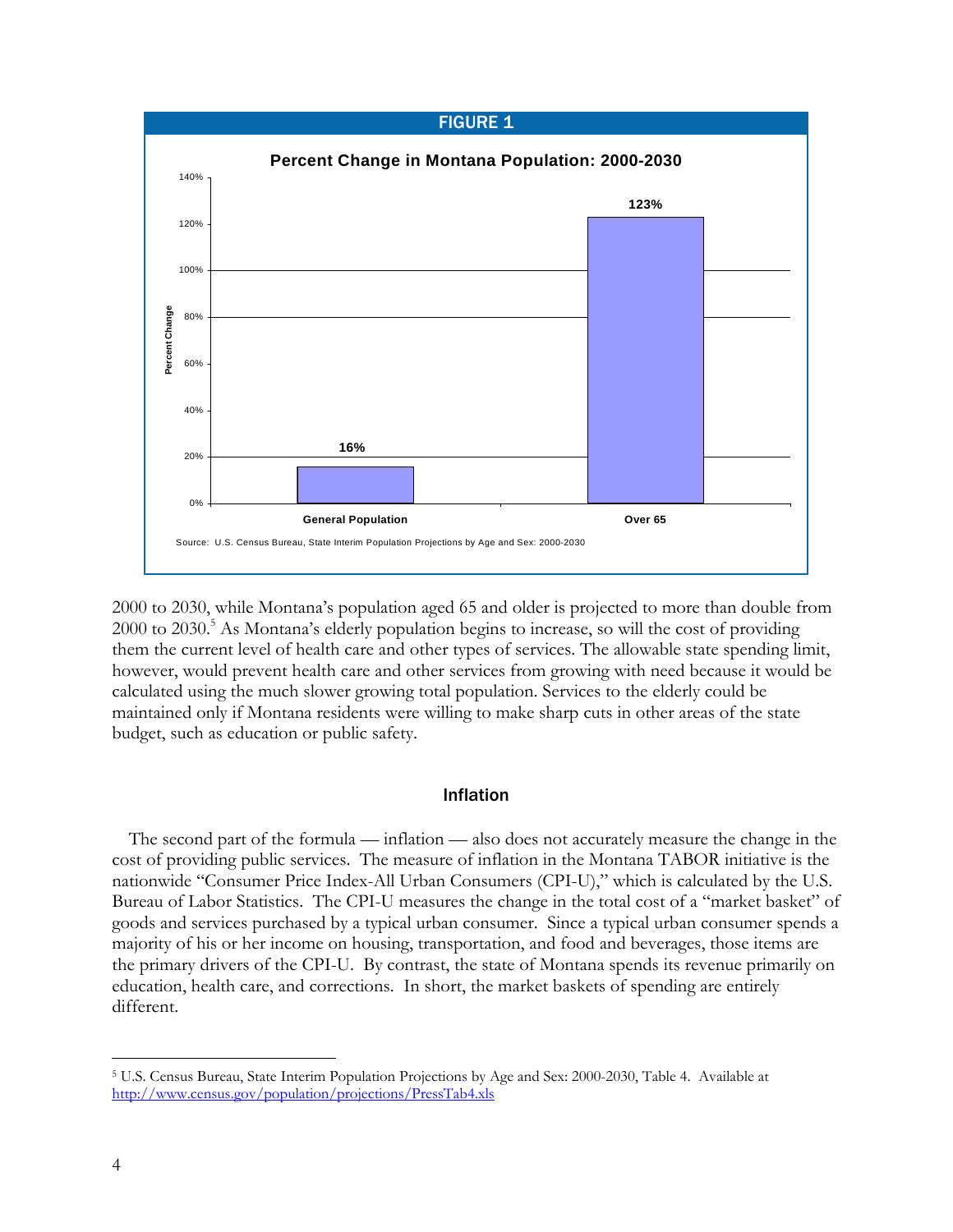Moreover, the "goods"— or public services— in the state of Montana's basket (and in every other state's) are in economic sectors that are less likely to reap the efficiency and productivity gains achieved by other sectors of the economy. For example, teachers can only teach so many students, and nurses can only care for so many patients. As a result, the costs of these public services are rising faster than the costs in other sectors. Indeed, the items in the "basket of goods" most heavily purchased by states — such as health care, education, and prescription drugs — have seen significantly greater cost increases in the past decade than the items in the basket of goods purchased by consumers, and those faster-growing costs are expected to continue. Limiting the growth in public expenditures to a formula that uses the rate of growth in general inflation will not affect the level or growth of these costs in the economy; instead, it will affect the quantity and/or quality of public services the state is able to provide to its citizens.

#### On the Cutting Block

It is also important to note that *all* programs in the Montana General Fund — not just those with cost pressures exceeding the population-growth-plus-inflation level — are threatened by a rigid population-growth-plus-inflation limit. This is because SOS applies to Montana's entire General Fund budget. And while the General Fund only makes up 37 percent of total state expenditures, it provides the majority of funding for K-12 education, higher education, health care and corrections. Under SOS, if one spending area were to grow faster than population growth plus inflation (for instance due to cost pressure, court order, or popular demand), then another spending area would have to grow at a slower pace — which would mean a reduced level of services in this second area.<sup>6</sup> This type of formula-driven budgeting hamstrings meaningful discussions about the priorities of the citizens and the ability of the state to respond to them.

#### Despite Minor Differences, SOS is Still a TABOR

-

Proponents of the Montana initiative seek to distance themselves from the problems TABOR has caused in Colorado. They have changed the name of their TABOR to SOS and have made some slight improvements over Colorado's TABOR. However, these improvements, which include freezing the limit during a downturn and a reserve fund to be used as a safeguard against revenue shortfalls, do not fully fix Colorado's most talked about problem: the "ratchet."

During a recession, states typically reduce the quantity of public services they provide. A ratchet prevents public services from ever recovering from these reductions because the recessiondepressed service level becomes the base to which the population-growth-plus-inflation formula is applied. For example, revenues in Colorado fell during the recession, and that reduced level became the base for calculating allowable revenue growth in all subsequent years. As revenue growth returned to normal, spending could not because the TABOR limit was stuck at the low recession level. This prevented Colorado from restoring cuts made in public services during the downturn.

<sup>6</sup> Sen. Balyeat has acknowledged that "SOS" would require such cuts: "There's nothing in this initiative as such that would specifically limit school spending. ... If they prioritize school spending, other things would have to have slower growth." Quoted in "Groups raise red flags over proposed cap on spending," Great Falls Tribune, March 7, 2006.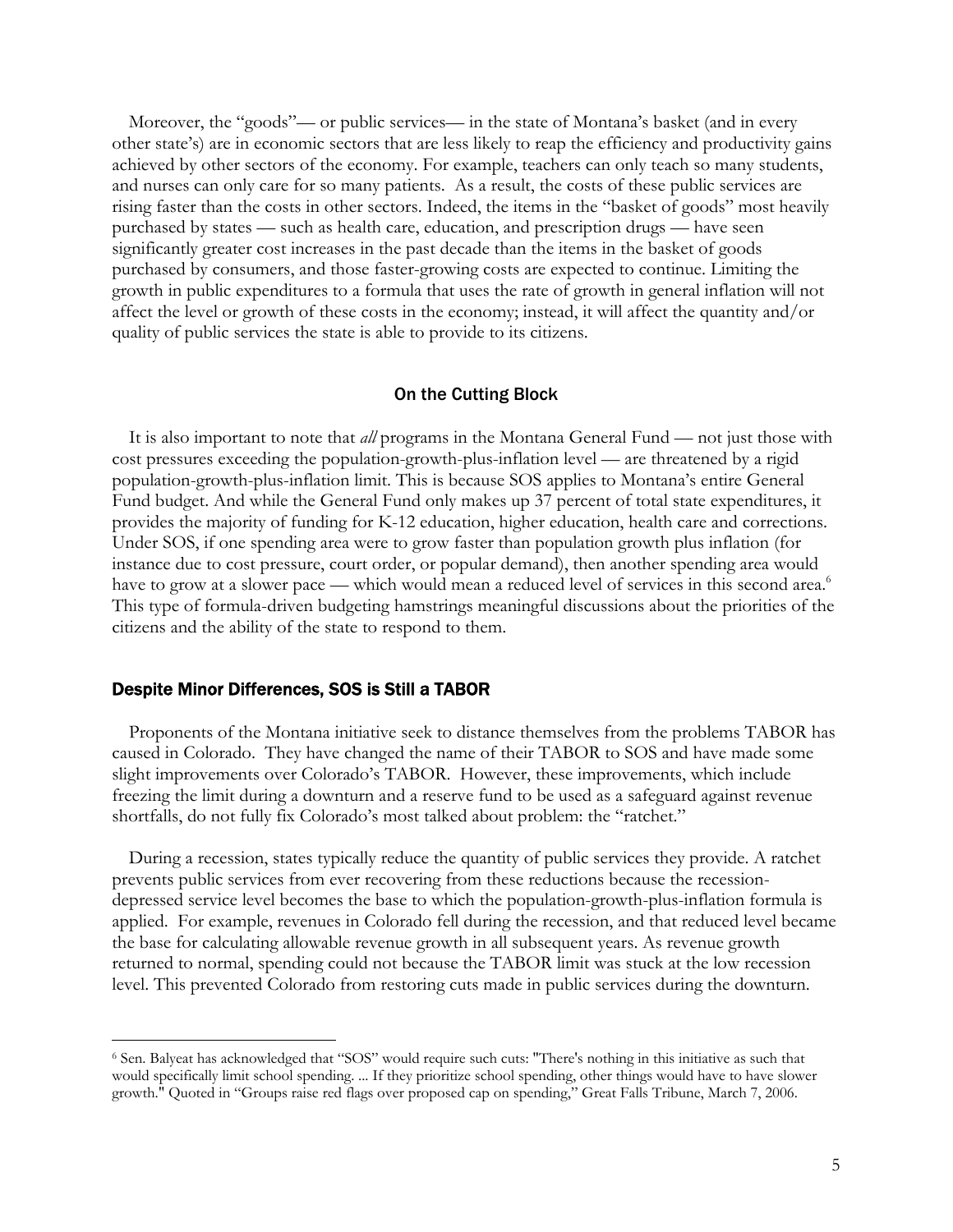If Colorado had not suspended TABOR for five years in November 2005, it would have had to continue making deep reductions in public services each year for a number of years to come. To avoid facing this problem again, Coloradoans also voted to change the way the formula is applied. At the end of TABOR's five-year suspension, the population-growth-plus inflation formula will be calculated from the TABOR limit in the previous year, rather than from actual revenues.

## Limit Freeze During Downturn

 In the SOS proposal, the dollar amount of the limit would be frozen during an economic downturn. While the limit would not ratchet backward during a downturn, as it did in Colorado, it would remain fixed; it could not continue to rise by the change in population and inflation.<sup>7</sup>

 Thus, the SOS proposal would only mitigate and not eliminate the ratchet. If the limit were frozen in response to a downturn, public services would fall substantially behind even the standard of need recognized in the TABOR formula; the population would continue to grow and inflation would continue to push up the cost of services over those years, but the limit would not be adjusted to reflect this growth. So while expenditures wouldn't be ratcheted back to recession levels, they would stagnate. And as revenue growth fully recovered, expenditures could not because they would be based on this frozen level.

#### Reserve Fund

 The SOS proposal briefly mentions a reserve fund that is "to be used as a safeguard against shortfalls in state revenue below the spending limit." However, it does not offer any information on how large this reserve fund would be, how much of the revenues above the limit would be deposited into the fund, whether those deposits would be mandatory, and whether transfers from the reserve fund would be automatic or would require a vote of the Legislature. Furthermore, the language concerning whether transfers from the reserve fund to the general fund would be counted as expenditures in setting the next biennium's limit is unclear.

 Without knowing these specifics of the reserve fund, it is impossible to know what role it could play in moderating the ratchet. In the best of all circumstances, a well designed reserve fund (or budget stabilization fund) could eliminate a ratchet. But for a reserve fund to eliminate a ratchet it must be sufficiently large to compensate for all revenue shortfalls during the downturn, it must not face obstacles to its use when it is needed, and transfers from the reserve fund to the general fund must count as expenditures for calculating the subsequent year's limit. Given the lack of information surrounding the reserve fund in Montana's SOS proposal, it is doubtful that it would solve the ratchet problem<sup>8</sup>

 $\overline{a}$ 

<sup>7</sup> Technically, the TABOR limit for a biennium would be set as the *greater* of previous biennium's appropriations adjusted for inflation plus population growth *or* the largest limit for any previous biennium. Using the largest limit for any previous biennium basically freezes the TABOR spending limit during an economic downturn and keeps it frozen until revenues recover.

<sup>8</sup> For a more detailed analysis of the role of a budget stabilization fund can play in moderating the ratchet, please see David Bradley, Iris Lav and Karen Lyons, "A Faulty Fix: Repairing the "Ratchet" Will Not Repair TABOR," Center on Budget and Policy Priorities, March 2005. Available at: http://www.cbpp.org/3-21-06sfp.htm.